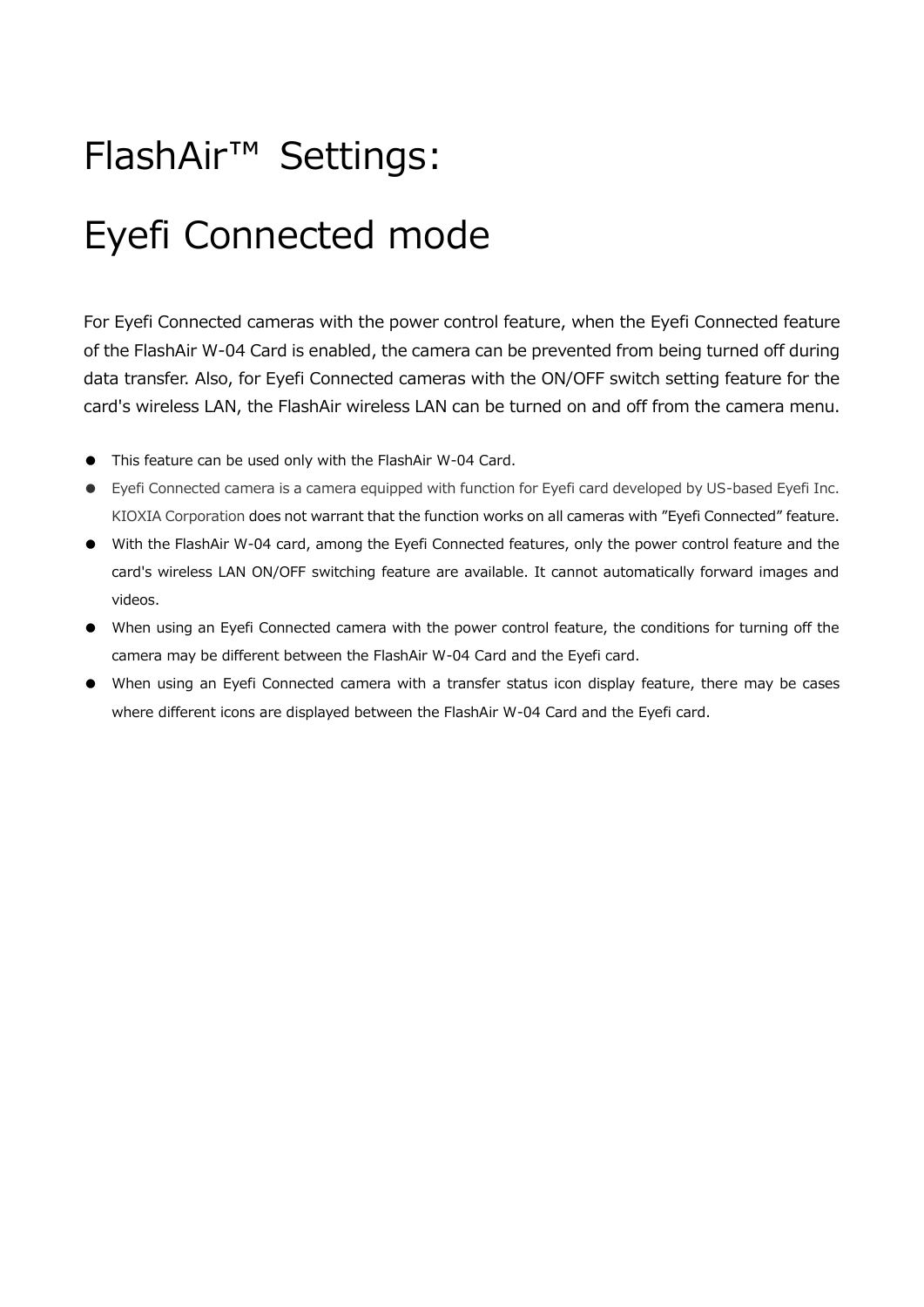# How to set up Eyefi connected feature using FlashAir App for Android™ or iOS

## **Step 1**

Insert the FlashAir into a device (e.g. a digital camera) which is compatible with SDHC/SDXC memory cards.

# **Step 2**

Turn on the device. The wireless LAN functionality of the FlashAir starts automatically.

# **Step 3**

For iPhone/iPad, it is necessary to select Wi-Fi network connection to the FlashAir, before opening the App. Activate the Wi-Fi feature of the iPhone/iPad and connect to the FlashAir. After that, open the FlashAir App.

For Android devices, open the FlashAir App. The app connects to the FlashAir automatically.

## **Step 4**

Open "Settings" > "FlashAir Settings" > "Eyefi Connected setting". Turn "Eyefi Connected setting" on. Then, click the "Done" button.

| FlashAir<br>Device | $\checkmark$      | <b>Back</b><br>Settings     |   | Settings FlashAir Settings      | <b>Eyefi Connected setting Done</b>                                                                                                            |  |
|--------------------|-------------------|-----------------------------|---|---------------------------------|------------------------------------------------------------------------------------------------------------------------------------------------|--|
| December 18, 2012  | PhotoShare        | VIEW                        |   |                                 |                                                                                                                                                |  |
|                    |                   | Photo/Video                 | ✓ | FlashAir SSID and Password      | ON                                                                                                                                             |  |
|                    |                   |                             |   | Internet pass thru mode         | For Eyefi Connected cameras with the power                                                                                                     |  |
| December 15, 2012  | PhotoShare        | Music                       |   | Wireless LAN Auto Start Setting | control feature and the ON/OFF switch setting<br>feature for the card's wireless LAN, when the<br>Eyefi Connected feature of the FlashAir W-04 |  |
|                    |                   | Folder                      |   | Eyefi Connected setting         | Card is enabled, the supported features<br>become available.                                                                                   |  |
|                    |                   | FlashAir Info               |   |                                 |                                                                                                                                                |  |
| December 13, 2012  | PhotoShare        |                             |   | Advanced setting                |                                                                                                                                                |  |
|                    |                   | SETTING                     |   |                                 |                                                                                                                                                |  |
|                    |                   | <b>Application Settings</b> |   |                                 |                                                                                                                                                |  |
| 這                  | $\mathcal{C}_{I}$ | FlashAir Settings           |   |                                 |                                                                                                                                                |  |
| 叫                  |                   |                             |   |                                 |                                                                                                                                                |  |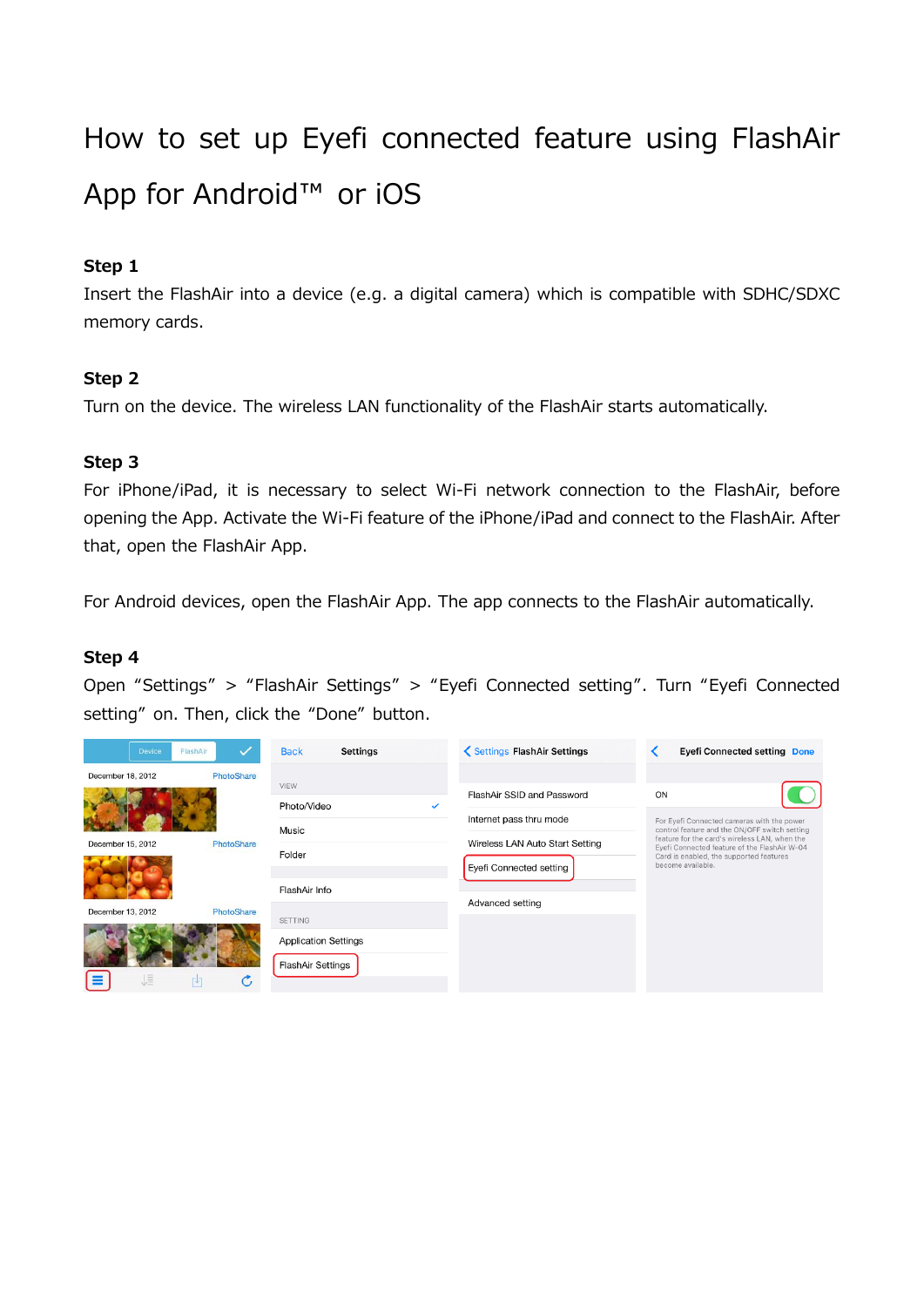# How to set up Eyefi connected feature using FlashAir Configuration Software

### **Step 1**

Insert the FlashAir into a SD memory card slot of your PC and open the FlashAir configuration software (Ver.4.0.0 or later). Then, click "Eyefi Connected setting".



# **Step 2**

Select "ON" in the Eyefi Connected setting and click the "Apply" button.

| <b>B</b> FlashAirTool   |                           |            |       | $\mathbf{x}$<br>e<br>$\qquad \qquad$ |
|-------------------------|---------------------------|------------|-------|--------------------------------------|
|                         | ?                         |            |       |                                      |
| Eyefi Connected setting |                           |            |       |                                      |
|                         | S Eyefi Connected setting | $\odot$ ON | ◎ OFF |                                      |
|                         |                           | Apply      |       |                                      |
|                         |                           |            |       |                                      |
|                         |                           |            |       |                                      |
|                         |                           |            |       |                                      |
|                         |                           |            |       |                                      |
|                         |                           |            |       |                                      |
|                         |                           |            |       |                                      |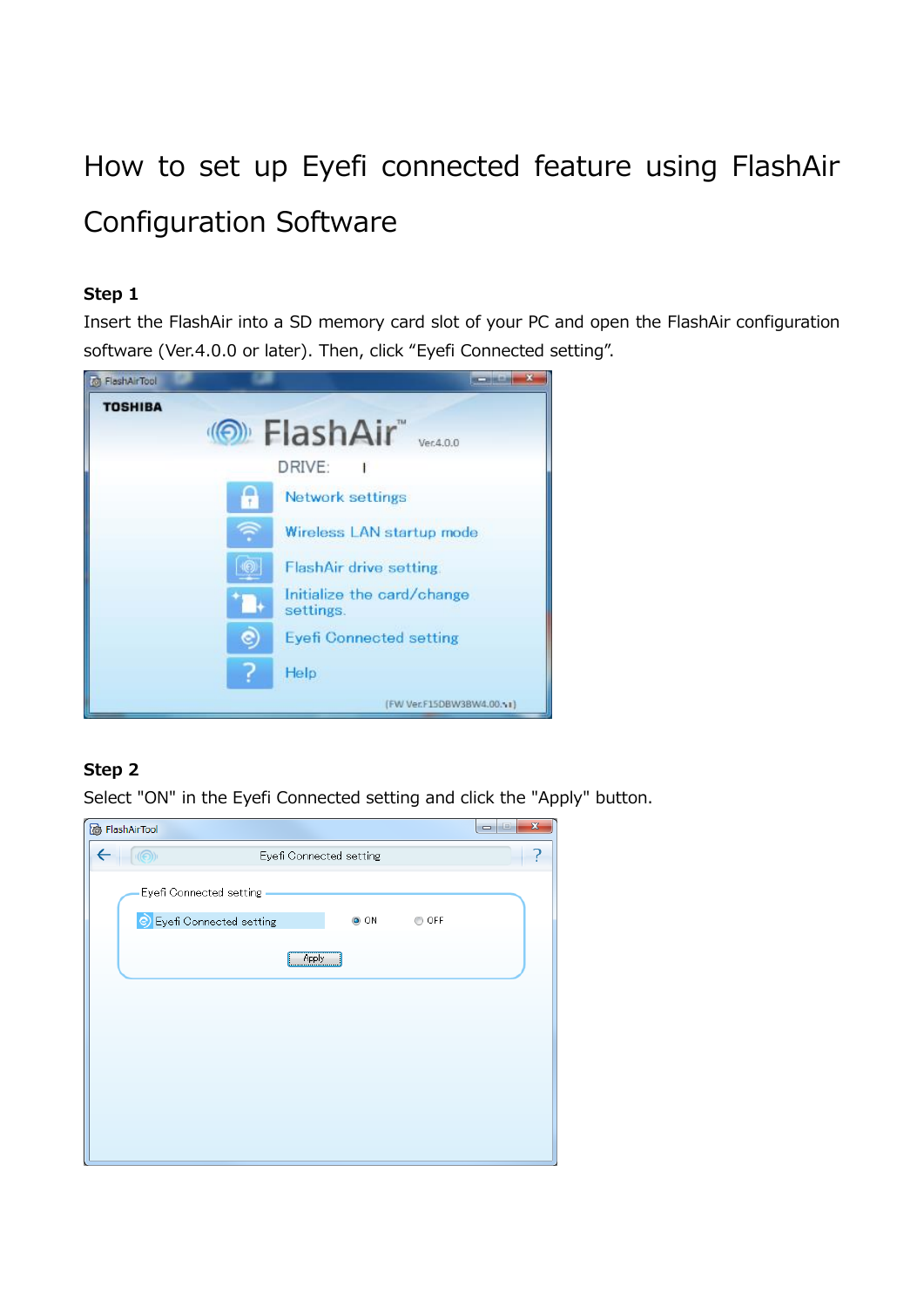#### **Step 3**

When the "Apply" button is clicked, a confirmation message is displayed. Click "Yes".

| FlashAirTool                              |  |  |  |  |  |  |  |  |
|-------------------------------------------|--|--|--|--|--|--|--|--|
| Do you want to save the Card<br>settings? |  |  |  |  |  |  |  |  |
|                                           |  |  |  |  |  |  |  |  |
|                                           |  |  |  |  |  |  |  |  |
| No<br>Yes                                 |  |  |  |  |  |  |  |  |

#### **Step 4**

When the following screen is displayed, remove the FlashAir card from the SD card and reinsert it following the instructions on the screen. Then, click "OK". (First time).